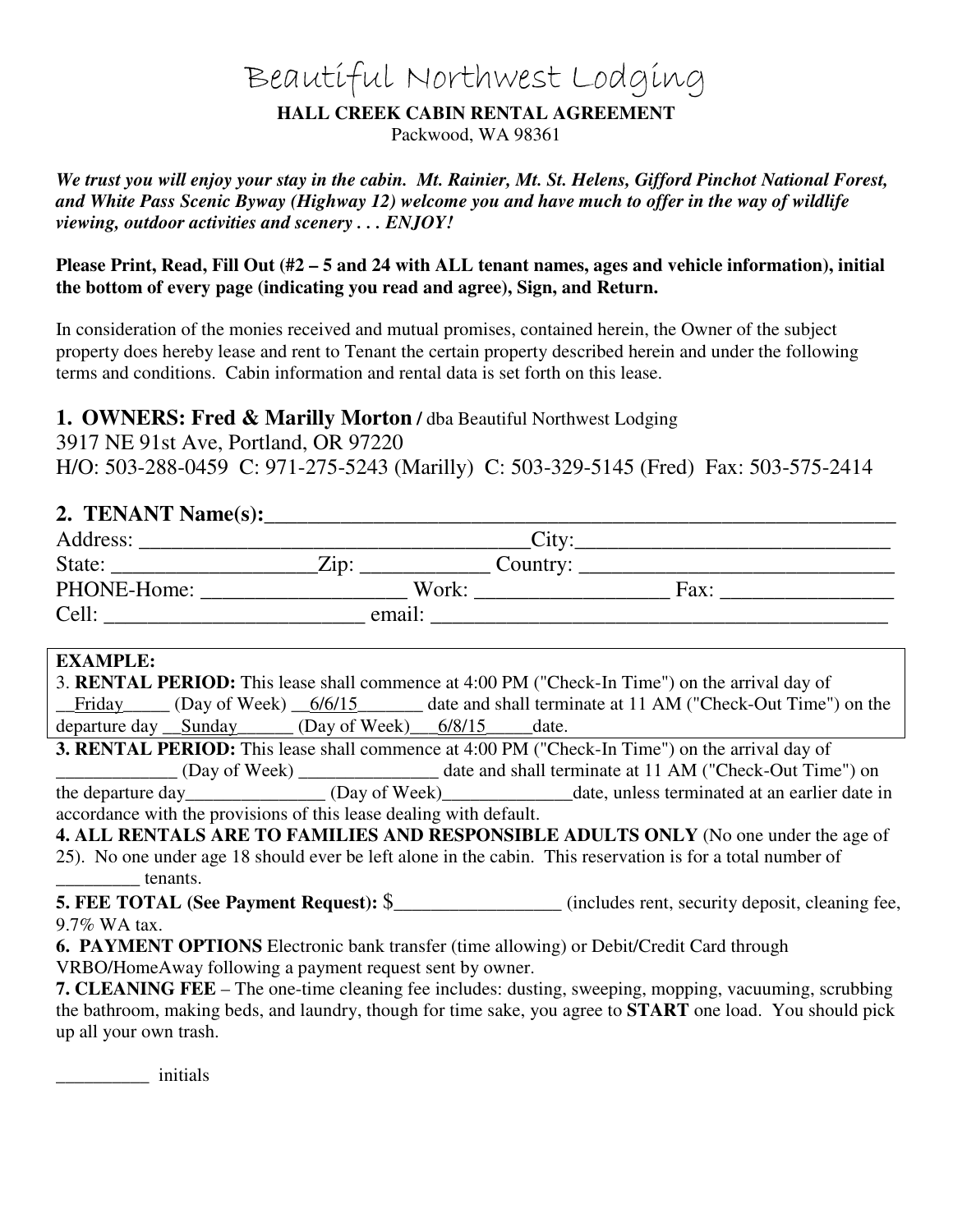**8. SECURITY DEPSIT** is required **and refundable,** provided there is no damaged/missing items or additional cleaning. Additional cleaning would consist of: 1. Housekeepers completing basic check-out procedures listed in the Welcome book and driving directions sent prior to arrival. 2. Picking up trash inside or on the grounds. 3. Cleaning stains from carpets or furniture. 4. Returning the kitchen to its original condition, etc. All blankets, linens and towels are provided and will be counted before the security deposit is returned. If issues arise, the fee will be deducted from the deposit and the remainder sent to the Tenant.

**9. CHECK-IN/CHECK-OUT**: Check-in time is 4:00 PM (PST). Check-out time is 11:00 AM (PST). Approximately one week prior to arrival, an email will be sent with driving directions, the code to the key box, and procedures. The keys must be returned to that box upon departure, with all doors and windows closed and locked. If the key is missing a \$25.00 charge will be withheld from the security deposit.

**10. CANCELLATIONS**: All reservations canceled 31 days or more from date of occupancy, are subject to a cancellation fee. For reservations canceled 30 days or less prior to occupancy, **no refund will be given** for an reason, and include: early departures, acts of God, nature, default/termination, weather or weather-related situations, mechanical failure, ski or golf conditions, power failures, family feuds, death of the family dog, etc.. We are not responsible for the return of any rental fees for any reason. We recommend the purchase of trip cancellation insurance at your own expense.

www.csatravelprotection.com ~ 1-866-298-6846 or 1-800-711-11997

**11. PETS** are **NOT** permitted **IN** or **ON** the rental property at any time! Any violation is grounds for immediate termination, with no refund of any kind, and evidence of a pet will cause the forfeiture of your **ENTIRE** security deposit.

**12. NO SMOKING** in the cabin! You may smoke outside with the doors and windows closed. There are ash trays provided on the front porch and in the back on the table. If housekeeping finds evidence of smoking in the cabin and/or cigarette butts thrown on the grounds, you forfeit your **ENTIRE** security deposit.

**13. LINENS/TOWELS/BLANKETS**: All linens, towels, throws and blankets are provided and will be counted before the security deposit is returned. Do **NOT** remove *any* blankets, throws, sheets, towels or rags from the cabin or its property for any reason. If you plan activities away from the property that need these items (i.e. swimming, boating, picnics, etc.), be sure to bring your own, and do **NOT** take blankets outside for any reason, especially by the chimenea.

**14. SEXUAL ENHANCEMENT** cream/oils/ointments & massage oils are NOT permitted IN or ON bedding or furniture. These items stain wood surfaces. Linens and fabrics require multiple treatments and repeated laundering, which is excessive, and not covered by your cleaning deposit. If your visit requires the use of such items, please BRING and USE your own bedding. If we find our linens with these products on them, we will withhold their cost of replacement from your security deposit.

**15. GRILLING** is permitted. **FIREWORKS** are prohibited.

**16. CHIMENEA:** You agree to follow all posted chimenea rules.

**17. HOT TUB:** You agree to follow all posted hot tub rules, including **NO** fragrances added to the water. **18. TERMS OF OCCUPANCY**: The rented property is a private residence and you agree to indemnify the owner for any damage or loss to the property or its contents that occur during your stay. Violation of occupancy limits will result in the forfeiture of all monies and termination of occupancy. We reserve the right to inspect the property during your stay. Further you agree to refrain from any activity which interferes with the neighbors' peace/property and will observe quiet hours at *10 PM*. Beautiful Northwest Lodging is not liable for inoperable equipment, systems, or appliances, as major repair problems cannot be foreseen. There are no rebates or refunds issued to Tenants for any reason as every good faith effort is made to insure the property is maintained to highest standards. Tenant(s) is responsible for any damage incurred during his occupancy of the premises. Tenant is expected to care for the property as if it were their own and better. **Tenant acknowledges that unless Owner is notified on day of check-in of any damage or cleaning concerns, then thereafter, all damages or concerns to the property during the occupancy will be Tenants responsibility** and must be reported to Owner and damages withheld from the security deposit.

\_\_\_\_\_\_\_\_\_\_ initials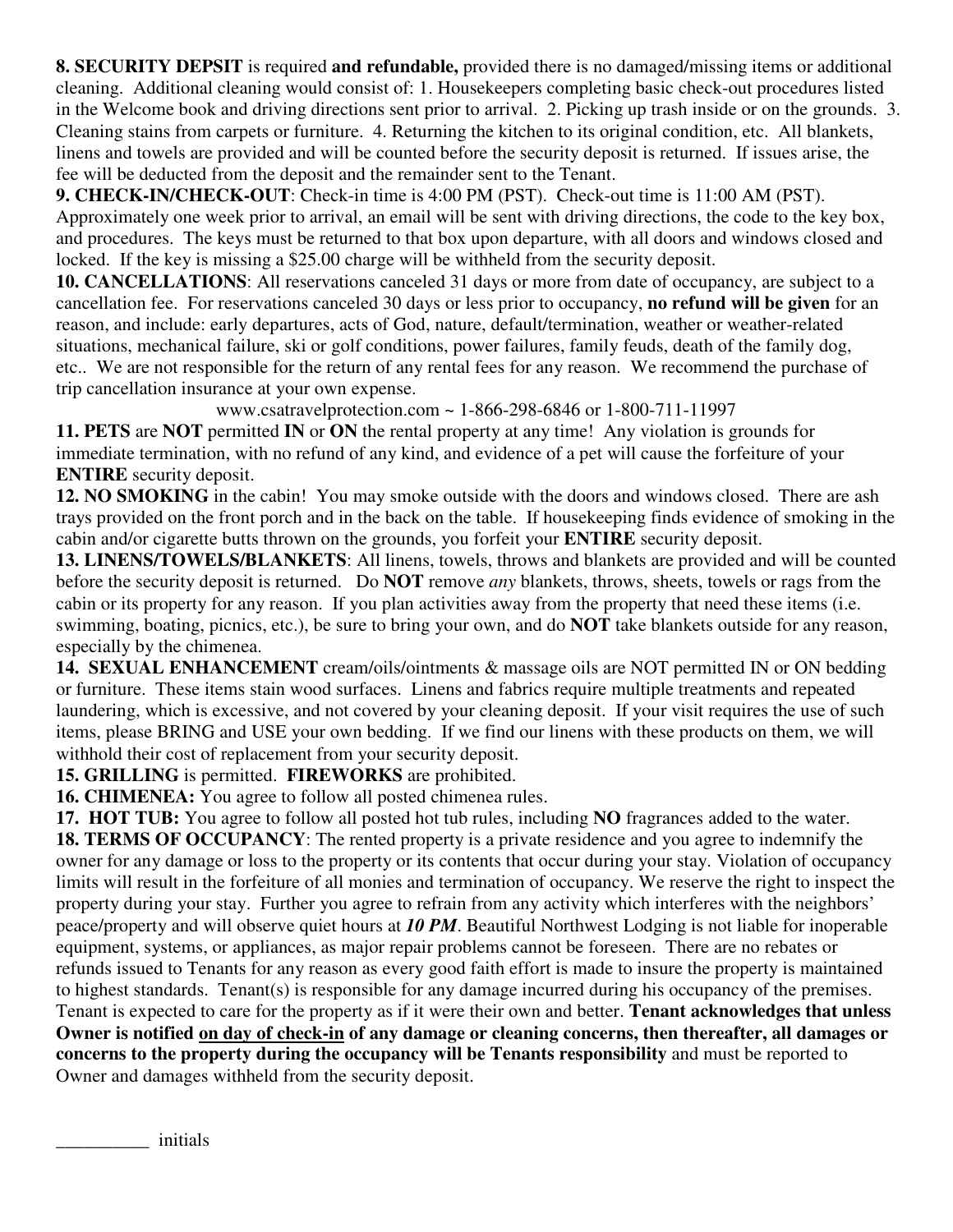#### **!!!REARRANGING FURNITURE AND OR ELECTRONIC EQUIPMENT IS NOT PERMITTED!!!**

**19. QUIET HOURS** begin after 10 PM. That means noise (music/hot tub/chiminea) must be kept to a minimum or outside activity MUST go inside after 10 PM. There are other homes close by with full-time residents. A violation of this agreement could result in the termination of occupancy and forfeiture of all monies. Thank you for respecting others!

**20. LOCKED AREAS** for which Tenant is not provided a key, such as owner's personal storage areas, are exempt from this lease agreement and off limits to the Tenant. Forced entry into these areas is cause for immediate termination, and Tenant will be charged for damage and/or missing items. If landlord needs access to locked areas during your rental period, they will notify you prior to entrance.

**21. DEFAULT/TERMINATION:** If the Tenant or any member of his party violates any of the terms of this agreement, the Owner may, at the Owner's sole discretion, terminate this lease with no refund of unused portions of the rent and may enter the premises and remove Tenant, the members of his party and their belongings. Tenant is notified that they will be subject to an expedited eviction procedure pursuant to the "Vacation Rental Act".

**22. INDEMNITY** The Tenant agrees to release and indemnify the Owner and its Agent from and against all liability, should anyone be injured upon the premises during the term of the lease, resulting from any cause whatsoever, except in the case of personal injury caused by the negligent act of the Owner, his Agent or the Agents' employees.

**23. IN THE EVENT** that the Owner is unable to deliver said property to Tenant under this lease agreement prior to occupancy, because of fire, eminent domain, act of nature, double booking, delay in construction or any other reason whatsoever, Tenant hereby agrees that Owner's sole liability as a result of these conditions is a full refund of all consideration previously tendered by Tenant.

**24. OCCUPANCY RATE** The Tenant must disclose the name and ages of their party below. Your rate is based upon this number and any violation will result in immediate eviction. The maximum number of people that can occupy the cabin is 6. *Occupy means overnight sleepers and daytime visitors*. The cabin is not to be used as a meeting place for friends and family reunions, parties or any other type of meetings unless disclosed to Beautiful Northwest Lodging at the time of reservation. Violation of this agreement will be the cause for immediate eviction.

# **Please list the tenant's full name and age (please print):**

| Age |
|-----|
|     |
|     |
|     |
|     |
|     |
|     |
|     |

**Vehicle Information:** Include the year, make, model, color, license plate number and state of origin for all vehicles you intend to have at the cabin.

**1.\_\_\_\_\_\_\_\_\_\_\_\_\_\_\_\_\_\_\_\_\_\_\_\_\_\_\_\_\_\_\_\_\_\_\_\_\_\_\_\_\_\_\_\_\_\_\_\_\_\_\_\_\_\_\_\_\_\_\_\_\_\_\_\_\_\_\_\_\_\_\_\_\_\_\_\_\_\_\_\_\_\_\_\_\_\_ 2.\_\_\_\_\_\_\_\_\_\_\_\_\_\_\_\_\_\_\_\_\_\_\_\_\_\_\_\_\_\_\_\_\_\_\_\_\_\_\_\_\_\_\_\_\_\_\_\_\_\_\_\_\_\_\_\_\_\_\_\_\_\_\_\_\_\_\_\_\_\_\_\_\_\_\_\_\_\_\_\_\_\_\_\_\_\_** 

Hall Creek Cabin has only 2 parking spaces: one to the right of the transformer at the end of the cement walkway (almost parallel to Begonia Lane) and the other to the left of the transformer toward the back side of the house. Because we have neighbors farther up the road, you agree not to obstruct vehicle ingress/egress on Begonia Lane or Bonnie Sue Lane.

\_\_\_\_\_\_\_\_\_\_ initials